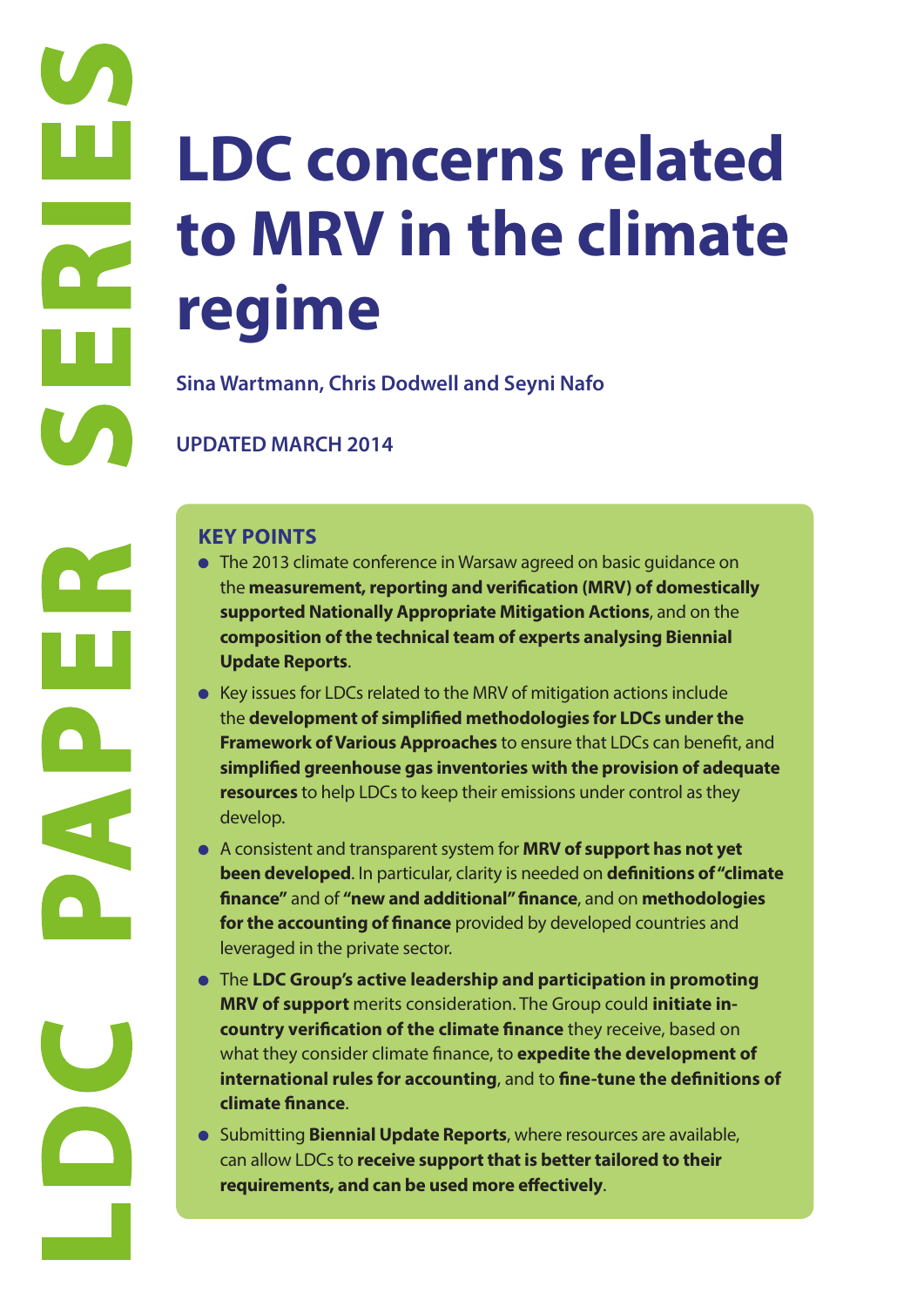# **Table of Contents**

| <b>Introduction</b>                                | $\mathcal{L}$ |
|----------------------------------------------------|---------------|
| Existing MRV provisions under the UNFCCC           | 3             |
| Three areas of MRV: emissions, actions and support | 8             |
| MRV in the forthcoming negotiations                |               |

Sina Wartmann and Chris Dodwell are with Ricardo-AEA. Seyni Nafo is an expert with the Agence de l'Environnement et du Développement Durable, Mali.

The authors are grateful to Alpha Oumar Kaloga, Sarah Kuehn, Murray Ward and the UNFCCC Secretariat for their valuable contribution to the paper.

> Series Editor: Anju Sharma Anju.Sharma@iied.org

#### **FIRST VERSION NOVEMBER 2013**

**UPDATED MARCH 2014**



The LDC Paper Series has been produced by the ecbi Publications and Policy Analysis Unit for the LDC Group. The views expressed in the papers in this Series are those of the authors and do not necessarily represent the views of the LDC Group or members of ecbi.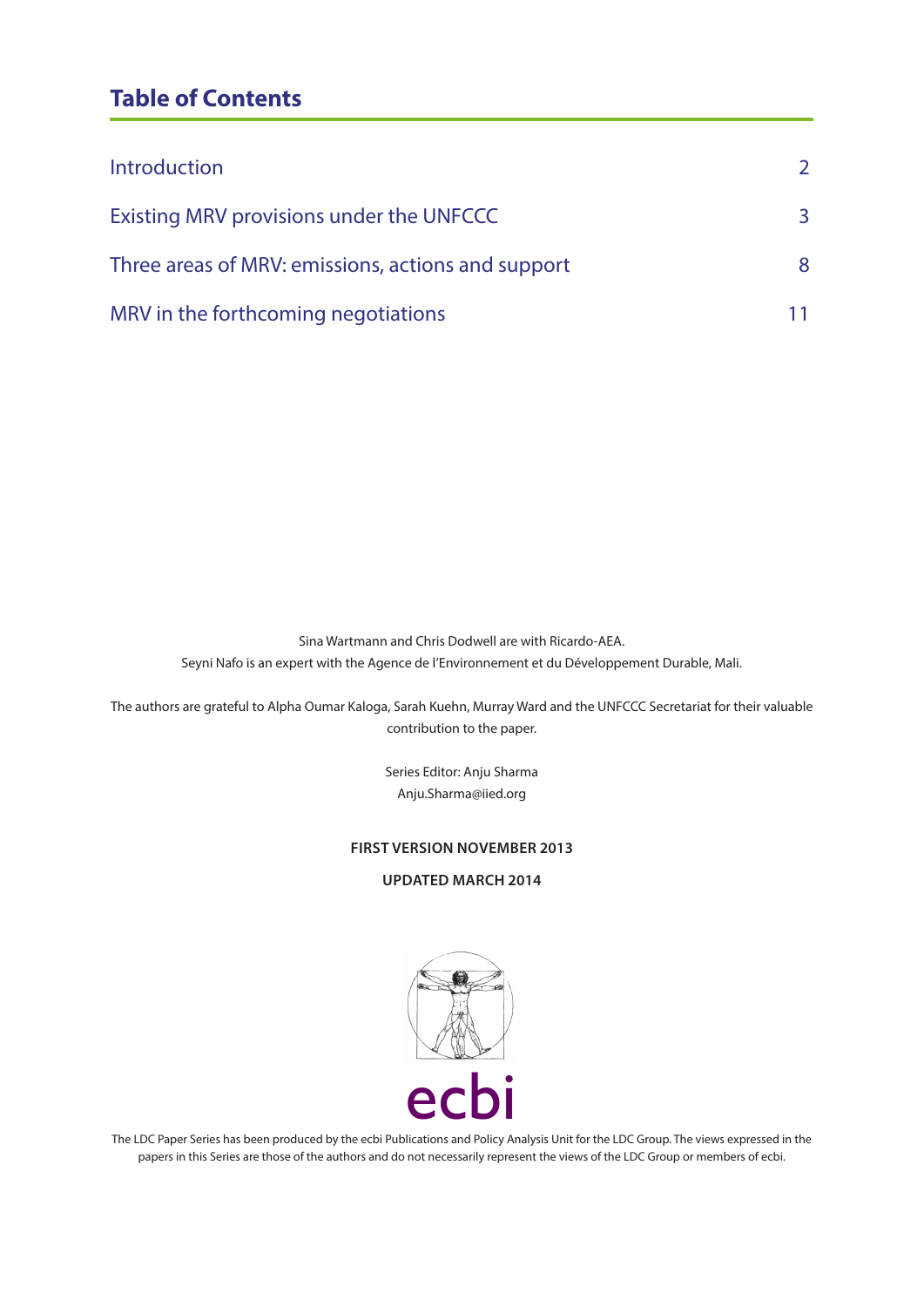# **Introduction**

Measurement, Reporting and Verification (MRV) of greenhouse gas (GHG) emissions, mitigation action and of support emerged as a key pillar of the future climate regime in the Bali Action Plan (BAP), which was agreed at the thirteenth Conference of Parties (COP 13) to the UNFCCC in 2007, in Bali, Indonesia.<sup>1</sup> MRV in relation to mitigation action by developed and developing countries, and in relation to support for developing countries through technology, finance and capacity building, was a central feature of discussions in the runup to COP 15 in Copenhagen, in 2009. At COP 16 in 2010, the Cancún Agreements set out specific provisions for enhanced reporting for both Annex I and developing countries, which were clarified further at COP 17 in Durban.<sup>2</sup>

The interaction between MRV of mitigation action and MRV of support requires careful balance. Many non-Annex I countries rightly state that MRV of support is a prerequisite for MRV of mitigation action by non-Annex I countries, and mitigation action should only be reported in cases where international support has been provided.<sup>3</sup> In the 2009 Copenhagen Accord (subsequently incorporated into a UNFCCC decision at Cancún in the following year) developed countries committed to a goal of jointly mobilising US\$100 billion per year by 2020, to address the needs of developing countries "in the context of meaningful mitigation actions and transparency on implementation".

Negotiations under the UNFCCC are now moving towards a 2015 climate agreement that will be "applicable to all Parties". A key part of the 2015 agreement will be the arrangements to report and review how Parties have implemented their commitments. Furthermore, new mechanisms to achieve emission reductions cost-effectively, the so called Framework of Various Approaches (FVA) and New Market Mechanisms (NMM) are under discussion. MRV will be a key element for these mechanisms. This paper aims to inform LDC negotiators of the key issues relating to MRV from an LDC perspective. It discusses the possible benefits of MRV to LDCs and the specific challenges faced by LDCs, like shortage of resources and staff, pressing adaptation needs, and lower mitigation potentials.

The paper begins with a general description of MRV, and an overview of MRV under the UNFCCC. It then discusses practical issues related to MRV of emissions, mitigation and support. In the final section, the paper describes key areas under the UNFCCC where MRVrelated aspects are still under discussion after COP 19 in Warsaw, provides an overview of country positions and the implications for LDCs, and potential considerations for the LDCs on MRV.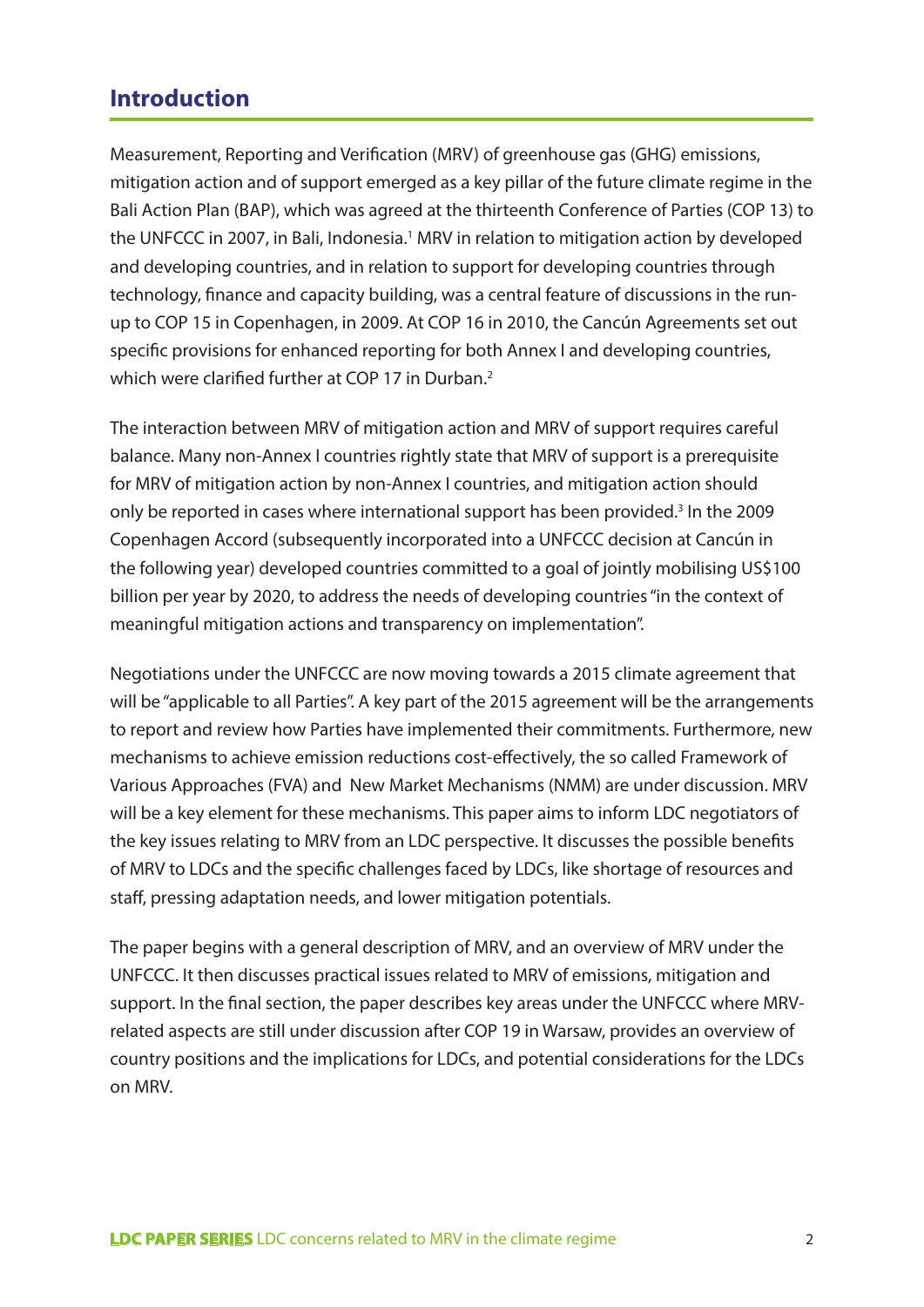#### **BOX: Introducing MRV**

MRV is a tool to support informed decision-making. It establishes baselines to inform policy makers where action should be focused, and assesses changes to determine whether such action has been effective. MRV can, in theory, be applied to any kind of change – such as increasing access to energy, increasing income per capita; or to addressing air pollution, deforestation or biodiversity conservation. Depending on what is MRV-ed, the data required could be quantitative, qualitative or semiqualitative.

The level of rigour required for an MRV process – that is, the reliability of the data – depends on the type of decision that the MRV is intended to inform. Where high levels of trust are called for, measurement methodologies will need to be more accurate and reviews of the reported data more strict.

The level of rigour required, meanwhile, defines how the MRV approach should be designed. This applies to every element of MRV. The highest level of rigour for **measurement** is provided by project- or installation-level data, while statistics and estimates (such as extrapolated values or default values) provide a decreasing level of rigour. A high level of rigour is also typically associated with annual data collection, while a lower level of rigour might allow larger intervals between data collection. In **reporting**, rigour mainly depends on the level of detail required in the report and the frequency of reporting. **Verification** can mean a review by an accredited independent third-party if high rigour is required. For lower levels of rigour, verification can be performed by a separate entity with the relevant expertise, or within the same entity performing measurement and reporting.

In order to be **cost-effective**, an MRV approach should be designed to achieve just the right level of rigour required for the decisions it aims to inform, rather than over-engineering to deliver unnecessary accuracy. Existing structures and information should be used as far as possible. The National Greenhouse Gas (GHG) Inventories of Annex I countries under the UNFCCC provide a good example in this context – in most countries, the data is not collected especially for the Inventory, but rather for national statistics to inform energy, air quality or climate change policies.

An appropriately designed MRV system can build trust between Parties in a multilateral process and enhance the potential for greater collective ambition by increasing transparency, facilitating communication and transfer of best practices, and reducing misunderstandings and the risk of "free riders".

# **Existing MRV provisions under the UNFCCC**

#### **MRV requirements before Cancún**

Before the agreement to enhance reporting requirements in Cancún, the principal reporting requirements under the international climate regime related to the submission of National GHG Inventories by Annex I countries and National Communications by both Annex I and non-Annex I countries.

The National GHG Inventories by Annex I countries, governed by Article 7 of the Kyoto Protocol and related guidance, are the most established of the reporting processes in the climate regime.<sup>4</sup> The Inventories provide an annual overview of national GHG emissions (of carbon dioxide, methane, nitrous oxide, perfluorocarbons, hydrofluorocarbons and sulphur hexafluoride) in the energy, industry, agriculture, land-use, land-use change and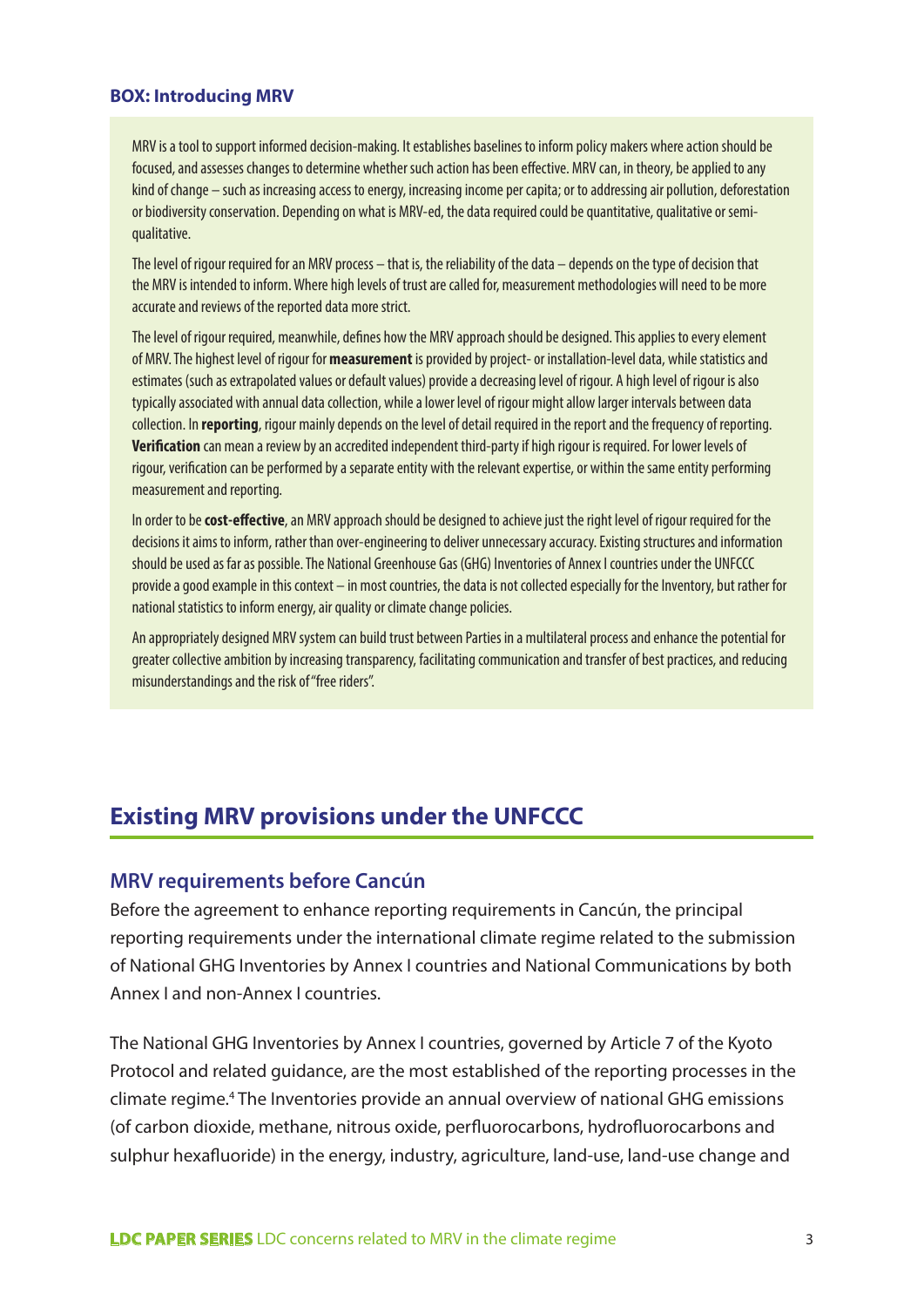forestry and waste sectors. The data collection is based on methodologies set out by the Intergovernmental Panel on Climate Change (IPCC).

A Common Reporting Format (CRF) is used for the emissions data, and a National Inventory Report (NIR) is included for methodologies, assumptions, and further information relevant to understanding the compilation of the inventory. An Expert Review Team, (ERT) composed of inventory experts accredited with the UNFCCC, review the CRFs and NIRs annually, focusing on accuracy, consistency, comparability and completeness. The participation of inventory experts also has a strong learning component as the experts – frequently national experts working on GHG inventories in other countries – gain an understanding of approaches and experiences of other Parties, while sharing their own.

Under UNFCCC Article 12.5, Annex I countries are also required to submit National Communications, which are intended to report on their progress towards their Kyoto Protocol targets.<sup>5</sup> The Annex I National Communications include a summary of the national GHG inventory and projections; a description of national circumstances, and policies and measures and their impacts; and information on finance and technology contributions.

Before Cancún, developing countries were expected to submit National Communications on a voluntary basis, with a reduced scope compared to Annex I.<sup>6</sup> While developing countries generally acknowledge that the collation and presentation of information required for a National Communication is very valuable, barriers to regular reporting include lack of expertise, costs, and the time and resources needed to compile the documents.

### **MRV requirements after Cancún**

Regular reporting requirements for developing countries were agreed for the first time at COP 16 in Cancún, together with enhanced reporting requirements for developed countries. Developing countries are now required to submit National Communications every four years (starting in 2016) and Biennial Update Reports (BURs) every two years (starting in December 2014). Allowances are made for LDCs and Small Island Developing States, who can submit BURs at their discretion. Developed countries are also required to submit Biennial Reports (BRs) every two years (the first BR was due in January 2014). Additionally, it was agreed at COP 19 that developed countries should prepare biennial submissions on their updated strategies and approaches for scaling up climate finance from 2014 to 2020.<sup>7</sup> Figure 1 on the next page shows when each group will have to submit National Communications and BRs/BURs.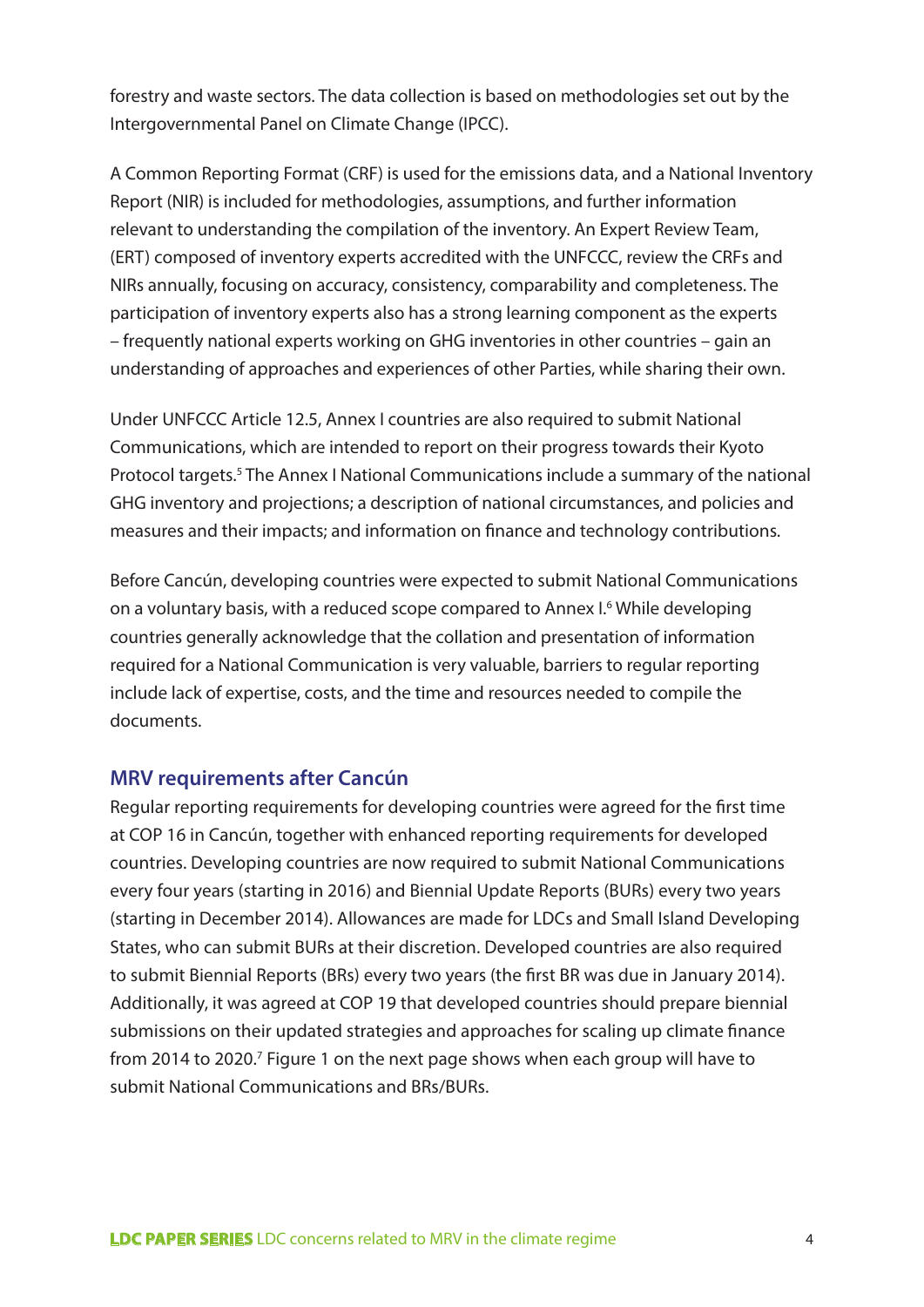|                    | 2010       | 2012 | 2014               | 2016            | 2018               |  |
|--------------------|------------|------|--------------------|-----------------|--------------------|--|
| <b>Non-Annex I</b> |            |      | 1st BUR            | NatCom, 2nd BUR | 3rd BUR            |  |
| <b>Annex I</b>     | 5th NatCom |      | 6th NatCom, 1st BR | 2nd BR          | 7th NatCom, 3rd BR |  |

#### **Figure 1: Timeline for submission of National Communications and BRs/BURs**

It is worth noting that while the requirements for MRV of GHG emissions in the form of national inventories have largely been agreed, there is no specific detailed guidance agreed on methodologies for assessing the effects of mitigation actions. This applies to both mitigation actions in non-Annex I countries and the assessment of effects of policies and measures in developed countries. A first step in this direction was made at COP 19 in Warsaw where voluntary guidance was agreed for the MRV of domestically supported NAMAs.8 The guidance is brief and mainly summarises the key elements of a national MRV system. It mentions the establishment of an institutional structure for MRV as well as data collection and documentation of methodologies for domestic NAMAs. Developing countries are encouraged to undertake verification of domestic NAMAs and use national experts and domestically developed verification processes to increase cost-effectiveness. The guidance also encourages developed countries to provide additional funding for its application.

The requirements for BRs/BURs and their review provide an example of the potential for designing diverse approaches to MRV, tailored to the needs of the process and the capabilities of the Parties. For instance, the International Assessment and Review (IAR) process for the BRs of developed countries is intended to promote comparability and build confidence. It therefore adopts a more rigorous approach, which includes a review of the BRs for compliance. In comparison, the International Consultation and Analysis (ICA) process for the BURs of non-Annex I countries aims to increase transparency of mitigation actions and their effects. It thus reflects a lighter touch than the IAR process and focuses on assessment and discussion of BUR contents, including the identification of capacity building needs.

The requirements for the composition of the Technical Team of Experts (TTE) which will carry out the technical analysis under the ICA were agreed at COP 19 in Warsaw.<sup>9</sup> They ensure a good understanding of the conditions developing countries face in drafting National Communications and BURs in particular by involvement of the Consultative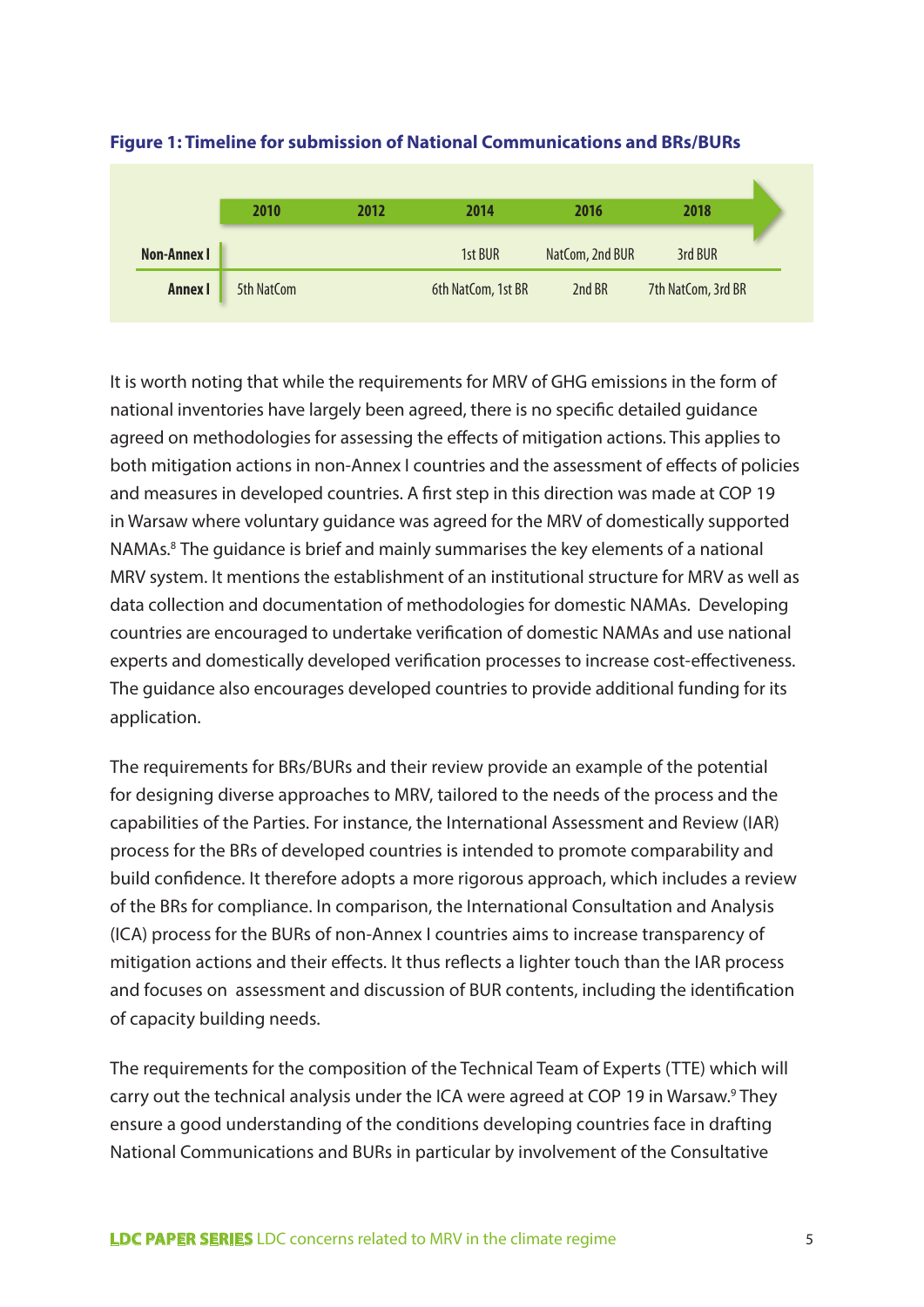Group of Experts (CGE – a group responsible for providing technical support to developing countries in compiling their National Communications). It was agreed that each TTE would include at least one member of the CGE. The CGE will also develop obligatory training for TTE members, and it is mandated that a majority of TTE members should preferably be from developing countries.

More specific requirements related to the content of the BUR and the ICA process have been agreed in Warsaw with regards to reducing emissions from deforestation and forest degradation (REDD). 10 They apply where a developing country is seeking to obtain and receive payments for results-based actions related to REDD. In this specific case a higher accuracy is needed, which is reflected in detailed technical requirements for both reporting and review.

A comparison of the reporting and review requirements for Annex I and non-Annex I Parties is presented in Table 1 on the next page. A review of both the ICA and IAR process will take place after the first cycle – by 2016 for the IAR, and by 2017 at the latest for the ICA.11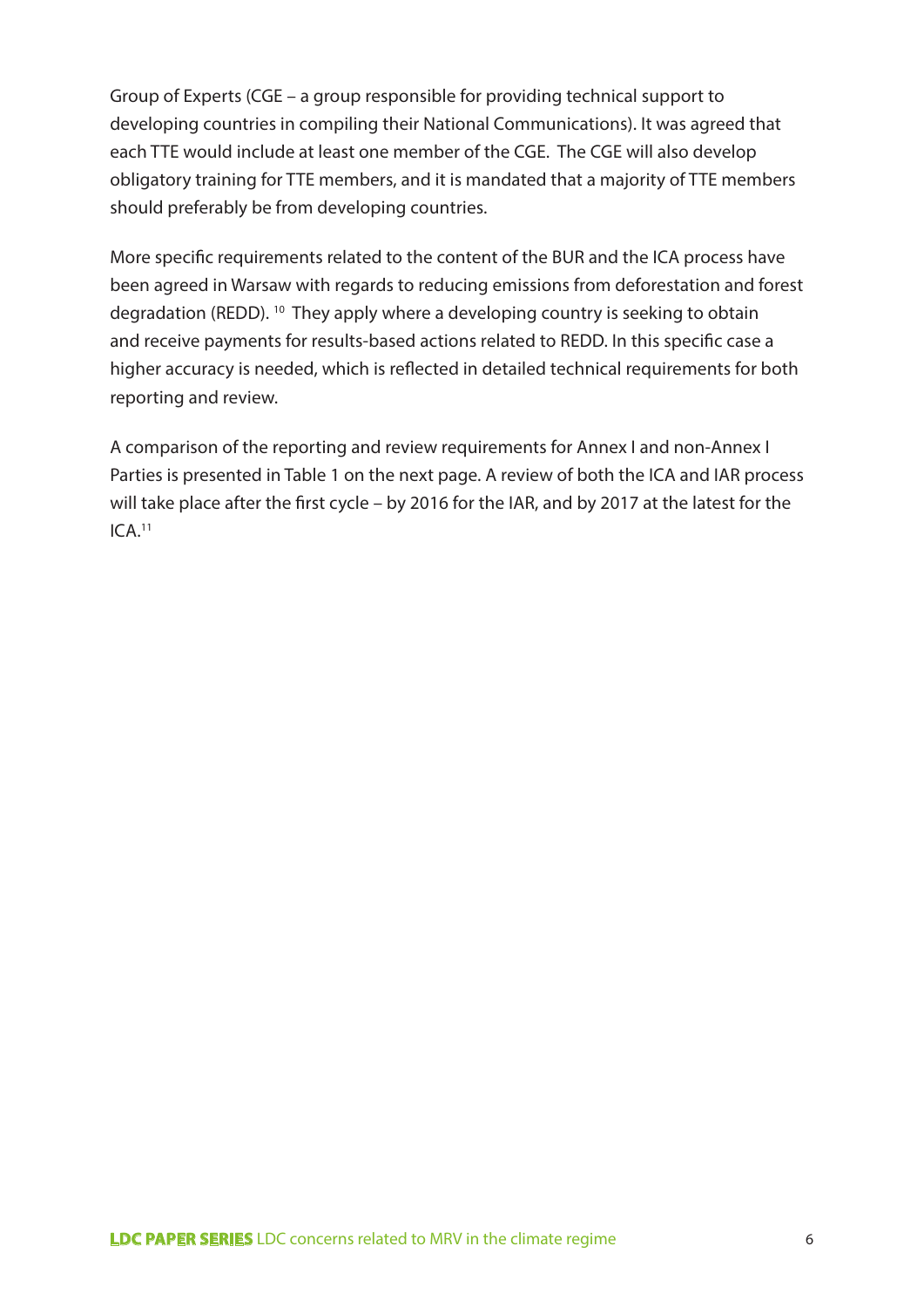#### **Table 1: Comparison of BRs and BURs, and their review**

|               | <b>Annex I Parties</b>                                                                                                                                                                                                                                                                                                                                                                     | <b>Non-Annex   Parties</b>                                                                                                                                                                                                                                                                                                                                                                                                           |
|---------------|--------------------------------------------------------------------------------------------------------------------------------------------------------------------------------------------------------------------------------------------------------------------------------------------------------------------------------------------------------------------------------------------|--------------------------------------------------------------------------------------------------------------------------------------------------------------------------------------------------------------------------------------------------------------------------------------------------------------------------------------------------------------------------------------------------------------------------------------|
| Content       | <b>Biennial Reports</b><br>• National circumstances<br>• Summary of national GHG inventory<br>• Mitigation actions implemented or planned<br>• Emissions reductions/removals achieved<br>• Financial, technological and capacity building support<br>provided to developing countries<br>• Institutional arrangements                                                                      | <b>Biennial Update Reports</b><br>• National circumstances, relevant institutional<br>arrangements related to reporting<br>• Update of National GHG Inventory, including National<br><b>Inventory Report</b><br>• Mitigation actions: Methodologies, results achieved,<br>estimated outcomes<br>Constraints and gaps, including support needed and<br>received<br>• Domestic MRV approaches                                          |
| <b>Review</b> | <b>International Assessment and Review</b><br>• Scope: Emissions and removals, assumptions,<br>conditions and methodologies related to the<br>attainment of progress, reduction target<br>• Two-step process:<br>1. Technical review<br>2. Multilateral assessment during a session of the<br><b>UNFCCC Subsidiary Body for Implementation (SBI)</b><br>Countries undergo IAR individually | <b>International Consultation and Analysis</b><br>• Scope: GHG inventory, reporting on mitigation actions,<br>domestic MRV system, support received<br>• Two-step process:<br>1. Technical analysis<br>2. Facilitative sharing of views during dedicated<br>workshops under SBI<br>Countries participate in the ICA individually, while SIDS<br>and LDCs might participate in the ICA as a group of<br>countries at their discretion |

# **Specific provisions related to MRV of support**

A number of gaps remain with regard to MRV of technical, financial and capacity building support – for instance, on key definitions, data and methodologies for developed countries to report on support provided, and data, methodologies and capacity for developing countries to estimate their support needs and report on support received. An overview of the gaps and requirements related to MRV of support is provided in Table 2 on the next page.

A Standing Committee on Finance (SCF) was established at COP 16 in Cancún to assist the COP, among other things, in improving the MRV of support provided to developing country Parties.12 At COP 18 in Doha, the SCF was requested to prepare Biennial Assessments and overviews of climate finance flows, and consider ways of strengthening methodologies for reporting climate finance.13 The first Biennial Assessment will be published in late 2014, drawing on developed country BRs, among other sources.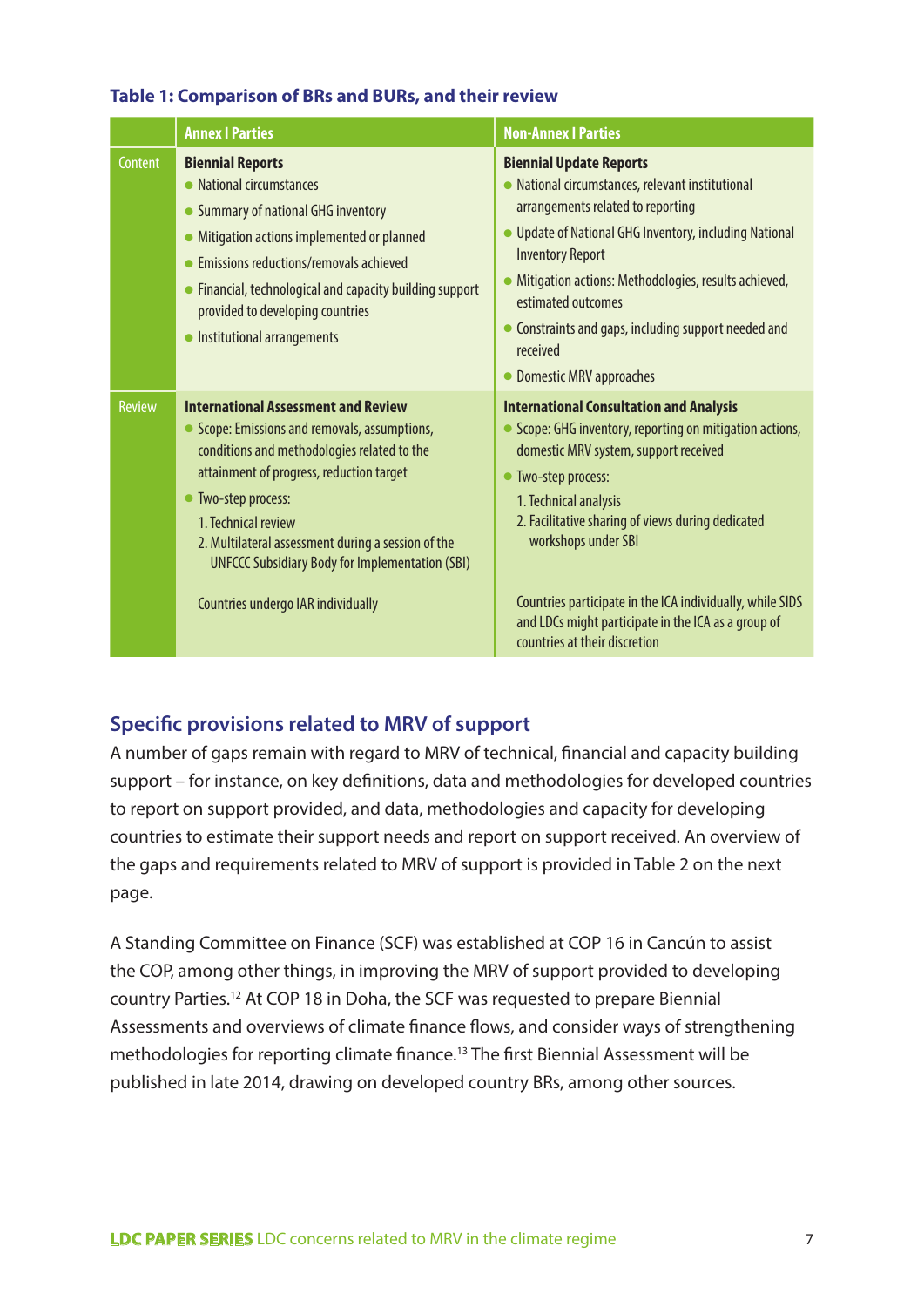#### **Table 2: MRV of support**

|                     | <b>Annex I Parties (Support provided)</b>                                                                                                    | <b>Non-Annex I Parties (Support needed and received)</b> |
|---------------------|----------------------------------------------------------------------------------------------------------------------------------------------|----------------------------------------------------------|
| <b>Measurement</b>  | Common tabular format <sup>14</sup>                                                                                                          | [No decision]                                            |
|                     | Submission on appropriate methodologies and<br>systems used to measure and track climate<br>finance by May 2014 <sup>15</sup>                |                                                          |
|                     | Methodologies for reporting financial<br>information to be adopted by COP 20 in 2014 <sup>16</sup>                                           |                                                          |
| Reporting           | <b>Biennial Report and biennial submissions on</b><br>updated strategies and approaches for scaling<br>up climate finance from 2014 to 2020. | <b>Biennial Update Report</b>                            |
| <b>Verification</b> | <b>International Assessment Review</b>                                                                                                       | <b>International Consultation and Analysis</b>           |

# **Three areas of MRV: emissions, actions and support**

In practice, there are three distinct areas where MRV provisions will apply in the climate regime: GHG emissions; the effects of mitigation actions; and support. This section presents an overview of each of these areas and implications for LDCs.

### **MRV of emissions**

Detailed provisions already exist under the climate regime for the MRV of national GHG emissions, and are constantly updated based on practical experiences in compiling inventories. Beyond the purposes of reporting to the UNFCCC, the inventories also provide countries with an overview of emissions at the national, sub-national and sectoral level, and help them in designing and MRV-ing options to limit GHG emissions in future.

Mitigation is considered a secondary concern in LDCs, given their comparatively low per capita emission levels. However, a simple and cost-effective GHG inventory could be a helpful first step in keeping GHG emissions under control in future, as LDCs develop.

# **MRV of mitigation actions**

Specific guidance to assess the effectiveness of mitigation actions does not yet exist for developed or developing countries under the UNFCCC. Voluntary guidance on the MRV of domestically supported NAMAs has been agreed at COP 19, but provides rather general advice.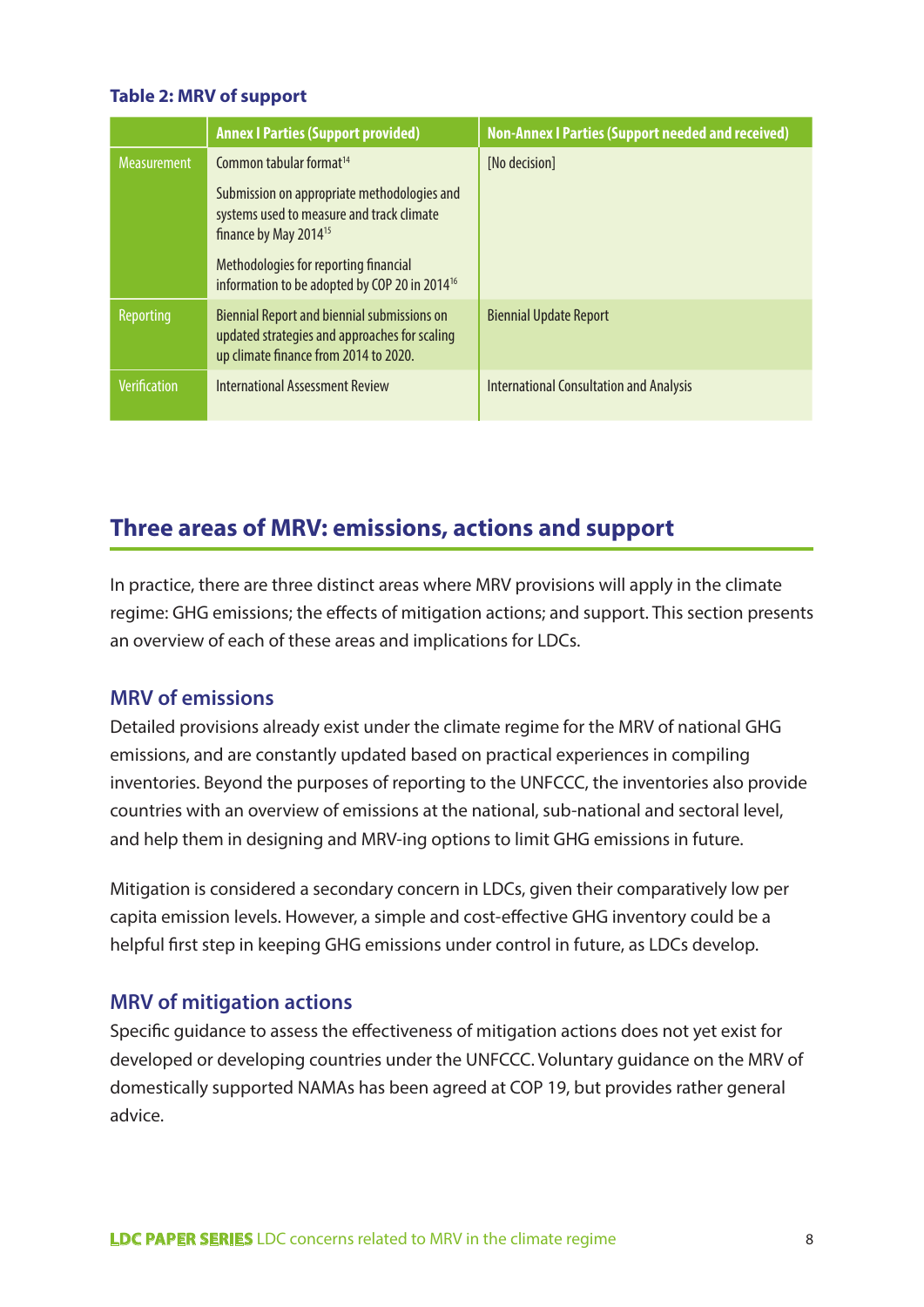An important lesson from experience in Annex I countries is that it is often very difficult to determine the emissions reductions achieved by a specific policy or measure. Typically, emissions of a specific sector or sub-sector are influenced by a number of factors, including economic, social and technical development. It is not easy to attribute emissions reductions to a single factor, or to develop comparable baselines needed for the assessment of emission reductions achieved.

Well-designed mitigation actions could also achieve additional benefits, beyond emissions reductions, and contribute to goals such as energy security, health, increase in agricultural production, and job creation. To LDCs, such effects are likely to be far more relevant than the mitigation benefit itself.

Where mitigation actions receive international support, it is likely that some form of MRV is a condition to receiving this finance. The nature and degree of rigour will depend upon the nature and provider of the support, and the national circumstances of the recipient, among other things. Unless the requirements from different providers of support are aligned, recipients of support will have to invest considerable effort in MRV processes, which might well exceed their capacities. LDCs should therefore engage with efforts to develop harmonised MRV requirements, and set up integrated national processes that will allow them, to the extent possible, to fulfil different MRV requirements using the same institutional structures, capacities and data.

# **MRV of support**

The MRV of support relates to developed country commitments to provide finance, support on technology transfer as well as capacity building to developing countries – such as the commitment to mobilise US\$100 billion annually by 2020 made in Copenhagen. The 2015 agreement is also likely to include commitments related to support.

Reporting on financial commitments by developed countries is also covered under Article 12 of the UNFCCC, which calls on them to communicate details of measures taken in accordance with their financial commitment under UNFCCC Article 4.3 to the COP.17

MRV of support is particularly essential for LDCs to ensure that they receive the support they need to implement their National Adaptation Programmes of Action (NAPAs), National Adaptation Plans (NAPs), and to embark on a low carbon development pathway. BURs offer developing countries the opportunity to express their specific needs related to finance, technology or capacity building for mitigation or adaptation. Reporting on the support received requires national oversight and coordination, a process that could also help in making the use of the support more efficient, targeted and effective. It could therefore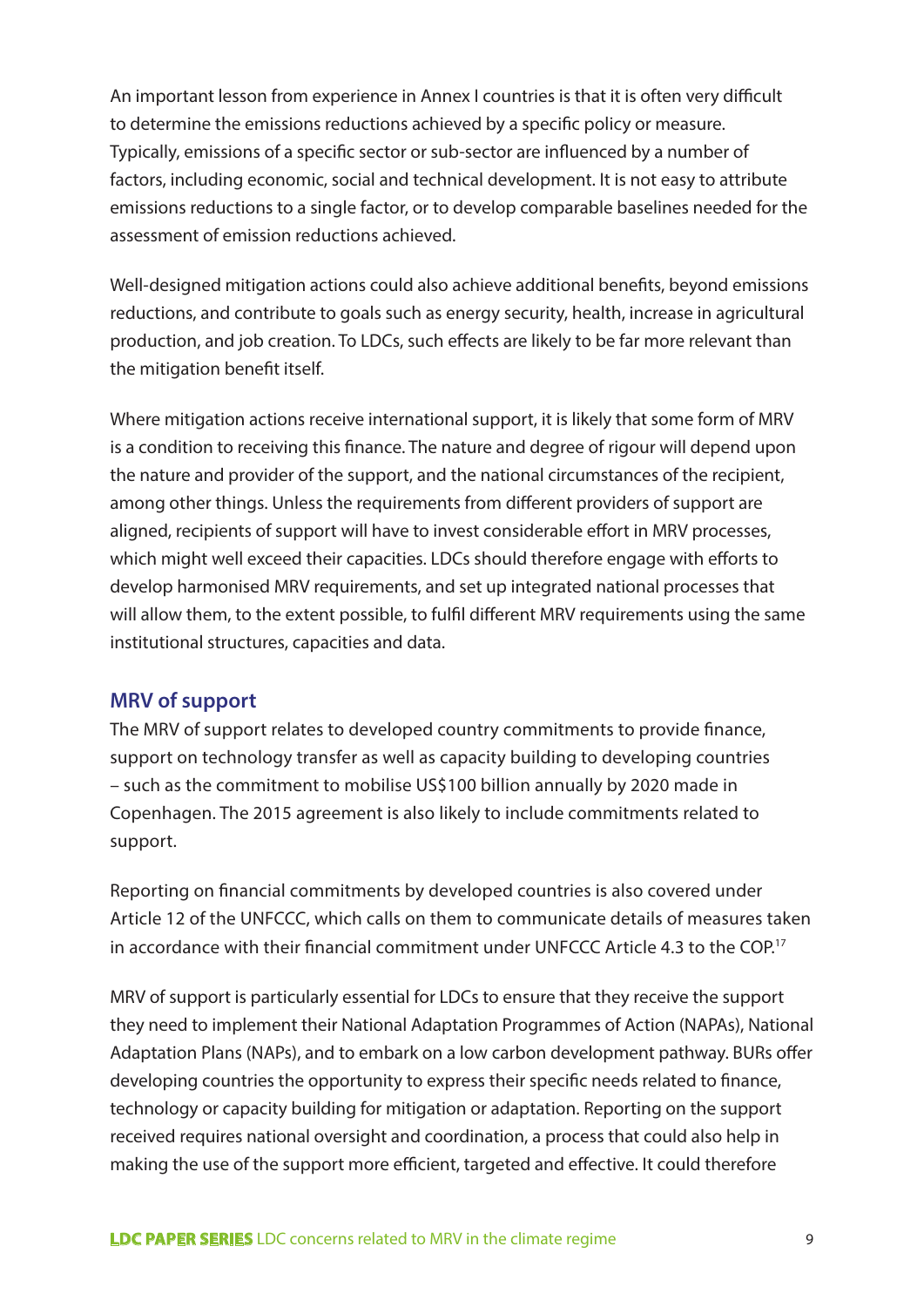be beneficial for LDCs to consider submitting BURs, where resources allow, despite the discretion granted.

MRV of support can be viewed from two angles: the support provided by Annex I; and the support received by non-Annex I. In theory, the two should yield the same results if the same MRV standards are applied (i.e. support provided should be the same as support received). However, several problems remain with regard to an effective MRV system.

The first problem relates to the lack of common definitions of which developed country contributions should be counted as climate finance, and when this is "additional" to contributions made towards Official Development Assistance (ODA). In the past, for instance during the period of "fast start finance" (FSF) between 2010-2012, developed countries have used several different approaches while counting their climate finance contributions. This has made it very difficult to assess whether they have met their financial commitments. In the context of FSF, developed countries claim that they have exceeded their commitments, while LDCs claim that they have received little or none of the funding promised, and that the proportion of finance provided for adaptation, the key concern for LDCs, is considerably smaller than finance for mitigation. This experience illustrates the importance of a robust MRV system for support to ensure accountability and transparency.

Agreeing a common definition of "climate finance" is complex, as finance to address climate change currently flows through multiple channels and are delivered to developing countries in multiple forms, including ODA, public and private funds, carbon market finance, grants, loans, equities, guarantees, and insurance. Common methodologies to assess and attribute private sector investment leveraged by public sector finance do not yet exist. Where climate finance is one of several aims of support provided, a common approach is needed to assess the share of the support that can be counted towards climate finance.

Currently, the Organisation for Economic Cooperation and Development's Development Assistance Committee's (OECD DAC) indicator system is most commonly used to assess flows as being either fully or partly dedicated to climate, but the system does not provide guidance on how to determine the specific share of climate finance. The definition of what counts as "new and additional climate finance" also relies on the definition of climate finance itself. To date, no baselines or guidance on the assessment of additionality exists.

To date, the verification process for financial contributions reported by Annex I countries in their National Communications has been rather light touch, and it is important that MRV of contributions is carried out with sufficient rigour to ensure developed country compliance with their commitments on support. Whether the level of detail on support provided in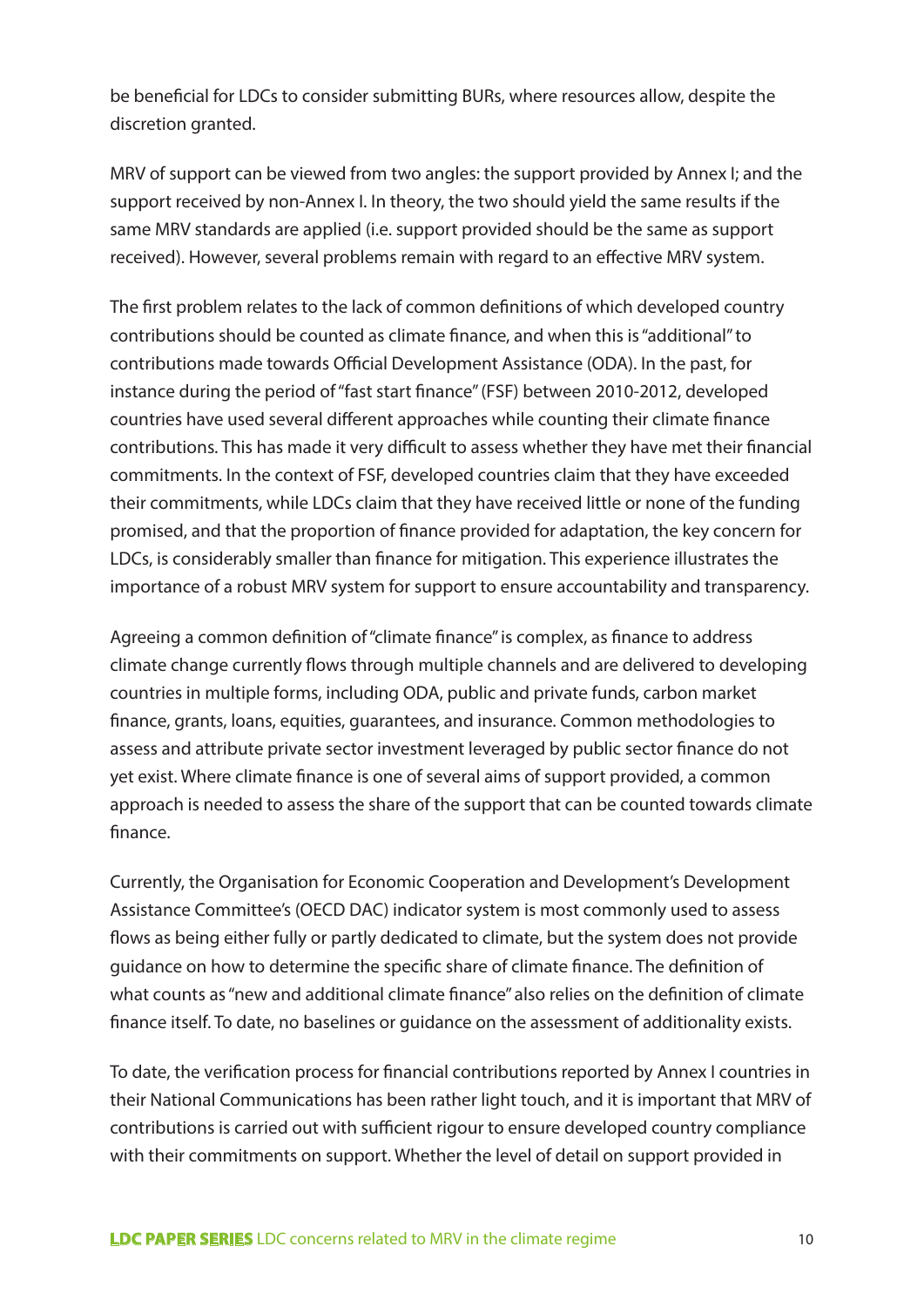these reports is sufficient to assess compliance will become apparent only after the first IARs have been carried out.

# **MRV in the forthcoming negotiations**

This section provides an overview of the MRV-related elements that will be discussed at COP 19 in Warsaw in November 2013, and in future UNFCCC meetings. Some of these relate to a single aspect of MRV of emissions, mitigation actions or support while others, such as the 2015 agreement, cover all three of them. The elements relate to:

- 1. MRV of finance
- 2. MRV of technological support
- 3. Framework for Various Approaches and New Market Mechanism
- 4. MRV under the 2015 agreement

# **1. MRV of finance**

Key decisions have yet to be taken in order to ensure MRV of financial support provides meaningful, transparent and accurate data. This includes decisions on the definition of climate finance, and when climate finance is considered additional. The SCF is likely to consider such definitions while developing the first Biennial Assessment of climate finance flows in 2014, potentially providing draft definitions to the COP for further discussion and agreement.

These definitions are essential for the development of accounting methodologies for financial support from developed countries. Submissions on such accounting methodologies are invited by May 2014, while a decision is expected at COP 20 in Lima, Peru, in 2014. To ensure consistency, the development of these methodologies should be closely linked to the work of the SCF on the Biennial Assessment. However, the current timelines pose a challenge, as the draft of the Biennial Assessment is only expected in June 2014.18

**Options:** In June and July 2013, the SCF called for inputs in the development of a Work Programme on MRV of Support and the Biennial Assessments and overview of climate finance flows in 2014. Submissions were provided by six institutions, including the OECD.19 The submissions clearly indicate the need for definitions of climate finance and additionality. While calling on the SCF to develop these definitions in the first Biennial Assessment, submissions generally advocated a broad coverage of sources and instruments related to climate finance – including, for instance, South-South-flows and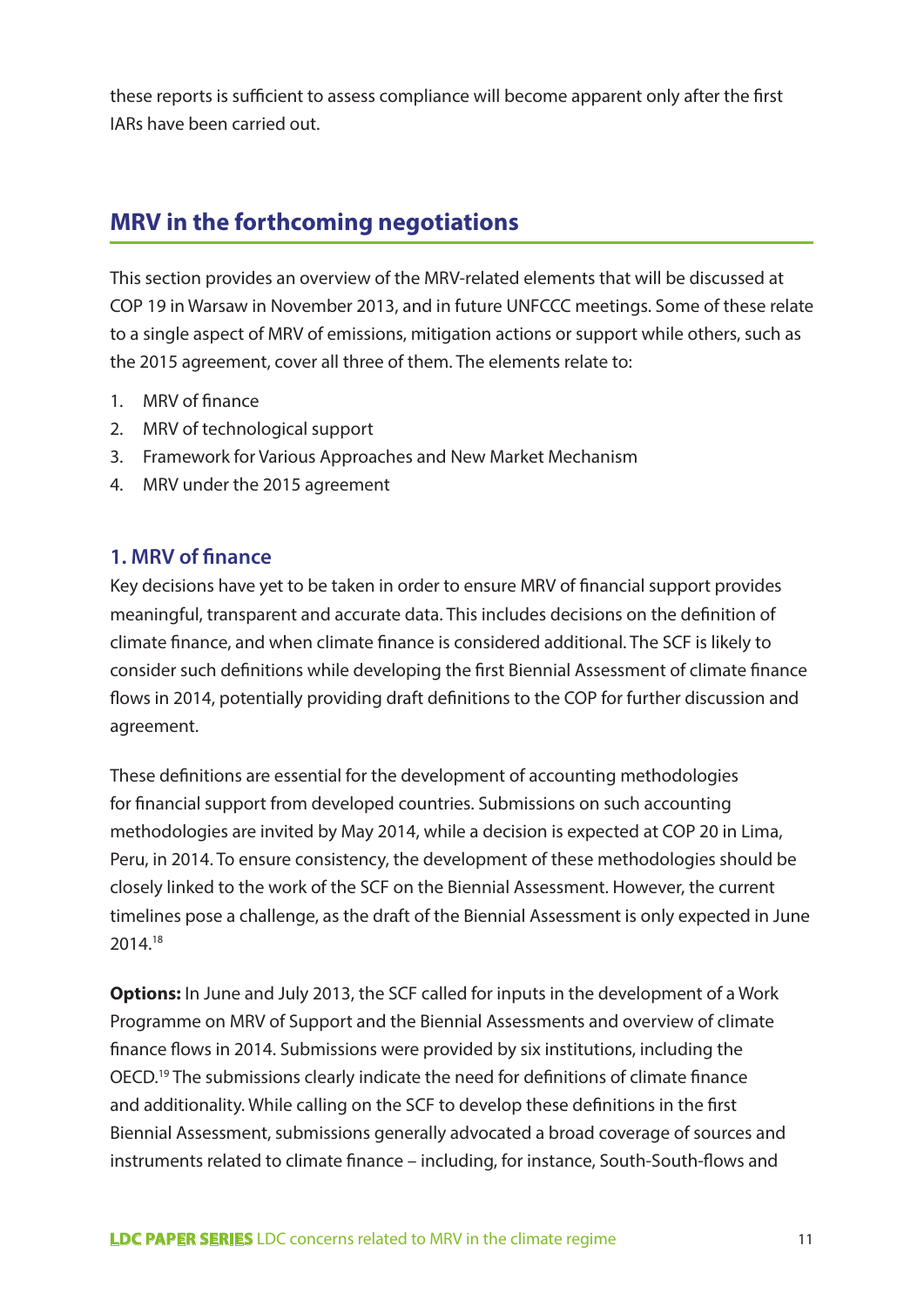private finance, and pointed to existing initiatives and methodologies that the SCF could consider as a starting point.

COP 19 aimed to broaden the activities of the SCF with regards to MRV of support, by inviting it to consider ways to increase its work in this area beyond the Biennial Assessments.20 The SCF was specifically requested to develop operational definitions for climate finance and private sector finance mobilised by public interventions, and invited to focus its second forum on mobilising climate finance for adaptation in both the public and private sectors. Developed countries were requested to prepare biennial submissions on their updated strategies and approaches for scaling up climate finance between 2014 and 2020. There will also be Biennial High Level Ministerial Dialogues on climate finance throughout this period.

**Considerations for LDCs:** Coordination of the process of MRV of support by the SCF could ensure consistency, transparency and accuracy in meeting the support needs of LDCs, and merits the Group's support. This includes consideration and suggestions of further activities the SCF might take up in the future. The Group's active leadership and participation in the development of definitions for climate finance and additionality of climate finance, and their incorporation in common and pragmatic accounting methodologies for developed countries, also merits consideration. For instance, LDCs could initiate in-country verification of the finance they receive, based on whether they consider it climate finance. This could expedite the process of developing international rules for accounting, and help in fine-tuning the definitions of climate finance over time. To be most beneficial to LDCs, a definition of climate finance should cover a broad range of financial flows, with strict requirements to establish whether these flows are related to climate, and are additional.

# **2. MRV of technological support**

COP 7 in Marrakech, Morocco, in 2001 encouraged developing countries to "undertake assessments of country-specific technology needs, subject to the provision of resources, as appropriate to country-specific circumstances." COP 13 in Bali, in 2007, further encouraged non-Annex I Parties to carry out technology needs assessments (TNAs). The TNAs are expected to lead to the development of national Technology Action Plans (TAPs) that prioritise technologies, recommend an enabling framework for the diffusion of these technologies and facilitate identification of good technology transfer projects and their links to relevant financing sources.<sup>21</sup>

**Options:** The UNFCCC Secretariat is currently preparing an updated synthesis report of the TNAs completed so far. This synthesis report was presented to the meeting of the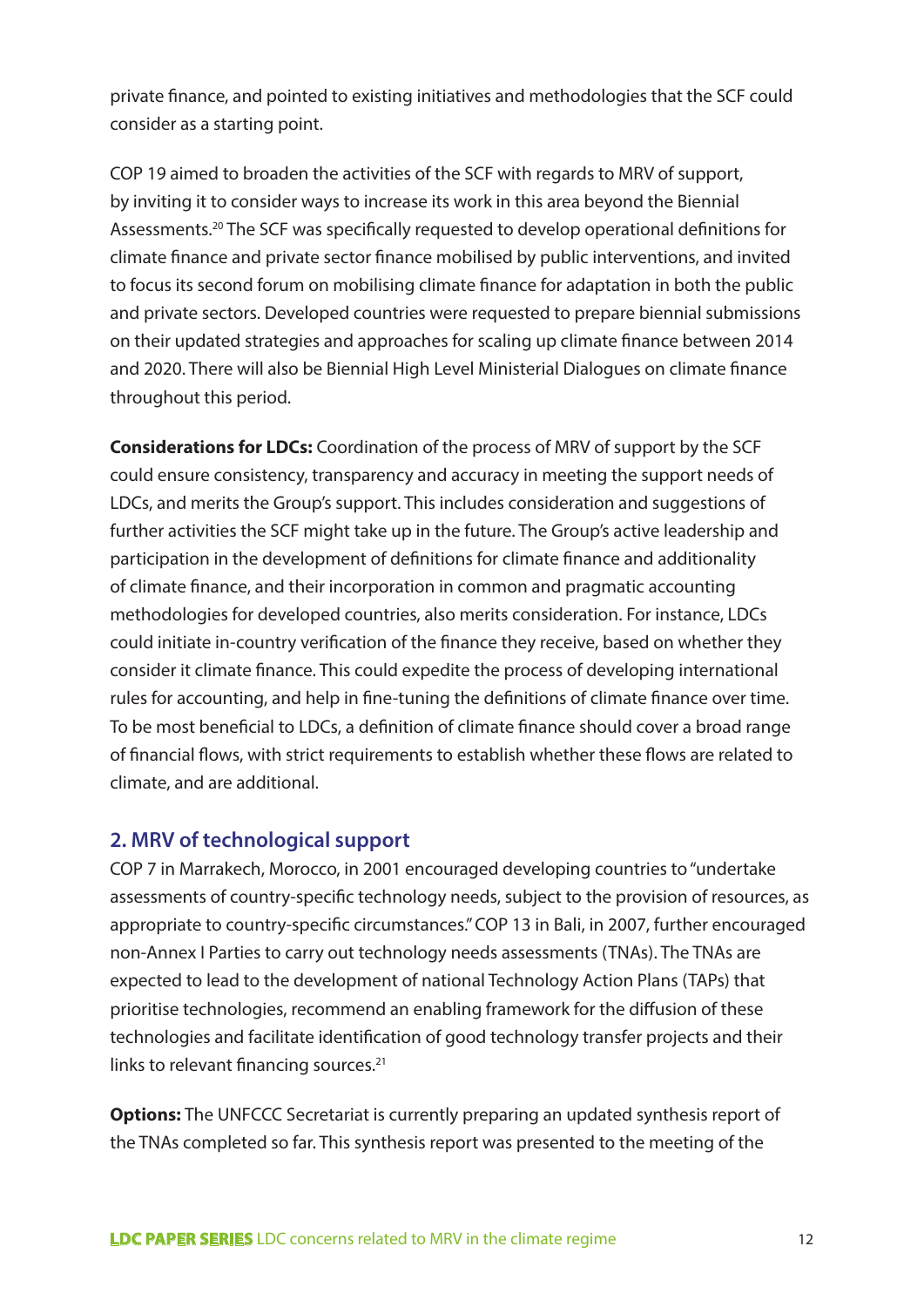Subsidiary Body for Scientific and Technological Advice (SBSTA) during COP 19 in Warsaw, in 2013.<sup>22</sup> A decision on next steps will be taken after the full consideration of this report, at SBSTA 40 in May 2014.23 Discussions are likely to include MRV approaches for technology support received.

Discussions on technology transfer under the Ad-hoc Working Group in the Durban Platform also touched upon the MRV of technological support, where the Like-Minded Developing Countries called for a dedicated work programme on this area.<sup>24</sup>

**Consideration for LDCs:** Technological support related to adaptation and low carbon energy sources is a priority for the LDC Group. A robust system for MRV of technological support, which includes verification by both the contributor and the recipient, could go a long way in ensuring that these priorities are addressed.

# **3. Framework of Various Approaches and New Market Mechanism**

At COP 17 in Durban, in 2011, Parties agreed to consider a Framework of Various Approaches (FVA) ), to enhance cost-effectiveness of, and promote, mitigation actions. The FVA is expected to serve as an umbrella covering different types of mitigation actions while ensuring that certain standards are met. Among other things, the approaches should deliver real, permanent, additional and verified mitigation outcomes, avoid double counting of efforts, and achieve a net decrease and/or avoidance of GHG emissions.25

The New Market Mechanism (NMM) is discussed as one potential approach under the FVA. Parties agreed that the NMM should be coordinated under the UNFCCC, participation should be voluntary, and that it must promote sustainable development.<sup>26</sup> The discussions point towards an upscaled mechanism targeting mitigation action in "broad segments of the economy". A definition of what this means exactly remains to be agreed on, but it indicates actions potentially taking place at the sectoral or sub-sectoral level rather than at project level, as in the case of the Clean Development Mechanism (CDM).<sup>27</sup> However, agreement has not been reached on whether project-level action similar to CDM will also be an option under the NMM,<sup>28</sup> or whether and how the NMM and CDM will co-exist.<sup>29</sup>

It is likely that MRV will play an important role in the operation of both FVA and NMM. Although the NMM and FVA are discussed separately in the negotiations, and the questions related to their MRV will differ, we discuss both in the same section in this paper, as at this early stage of the discussions certain questions relevant to LDCs apply to both.

The discussions on the FVA and the NMM remained at an abstract level during COP 19 and no decisions were laid down. A workshop on the FVA held before the Warsaw conference suggested sharing information on "approaches" through a platform as a first practical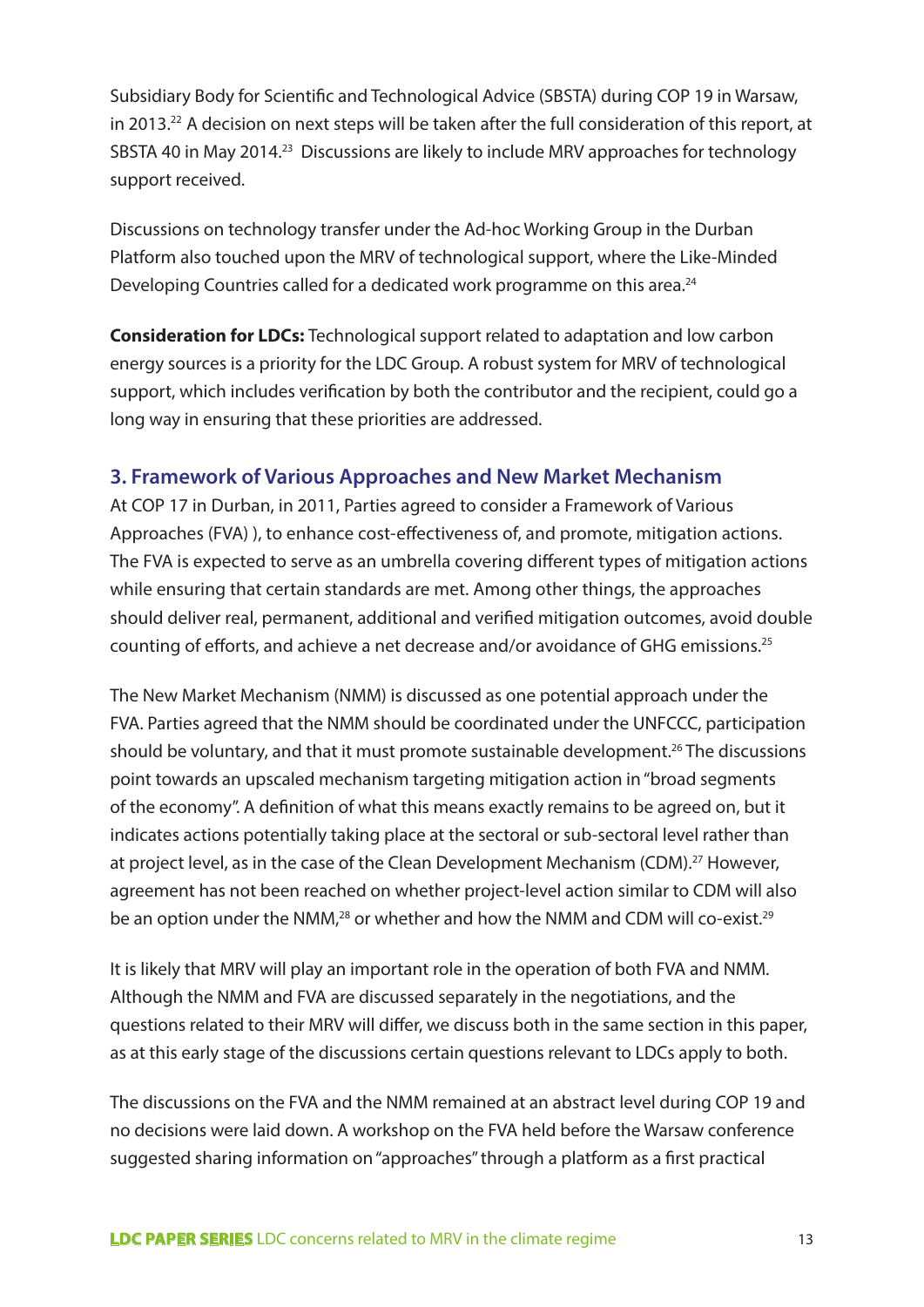step towards implementation of the FVA.<sup>30</sup> Further steps discussed at Warsaw involve development of validation criteria for recognition of approaches under the Framework, and development of common accounting standards, rules and guidance.

**Options:** Like the FVA, the NMM should achieve net emission reductions. This means that not all emission reductions generated through the NMM will be usable for offsetting GHG emissions of other Parties. Various options to generate such a net emission reductions exist – for instance by applying a discount factor to emission reductions achieved<sup>31</sup> or using overambitious baselines, where the calculated emission reduction for which certificates are issued is lower than the real emission reduction.

As a market mechanism, there is agreement that stringent MRV is required for the NMM to ensure that no double counting occurs. Detailed MRV approaches remain to be discussed. The EU suggests a common set of rules and an international scrutiny process.<sup>32</sup> Several Parties indicate that the NMM might benefit from using existing structures as well as experiences from the CDM. While this will help to support building a costeffective mechanism, it does not address how a number of questions that could not be answered under the CDM will be tackled. Chief among them are the questions related to setting baselines, reducing transaction cost and ensuring environmental integrity as well as contributing to sustainable development. New questions related are also likely to arise, given the upscaled scope of the NMM. For example, measurement methodologies will have to be specific enough to satisfy the high level of rigour required by a market mechanism, while being flexible enough to be applicable at a sectoral or sub-sectoral level.

Further issues related to the NMM, for example the definitions of "broad segments of the economy" and regulatory requirements, were discussed at a dedicated workshop before COP 19.33 The discussion generally favoured granting the host country more responsibility in adapting definitions at the national level and specifying rules according to national needs.

Finally the FVA raises a further questions related to MRV of support. Potentially, the financing received by developing countries through the NMM or other approaches under the FVA could be at least partly considered as support provided. This relates back to the need of finding common definitions related to MRV of support.

**Considerations for LDCs:** It is important for non-Annex I countries which are considering taking up a reduction commitment to understand the potential impacts of participation in a market mechanism like the NMM. Where GHG reductions lead to the issuance of certificates which are sold on the market, these emission reductions cannot be used towards that country's reduction commitment. Depending on the circumstances, this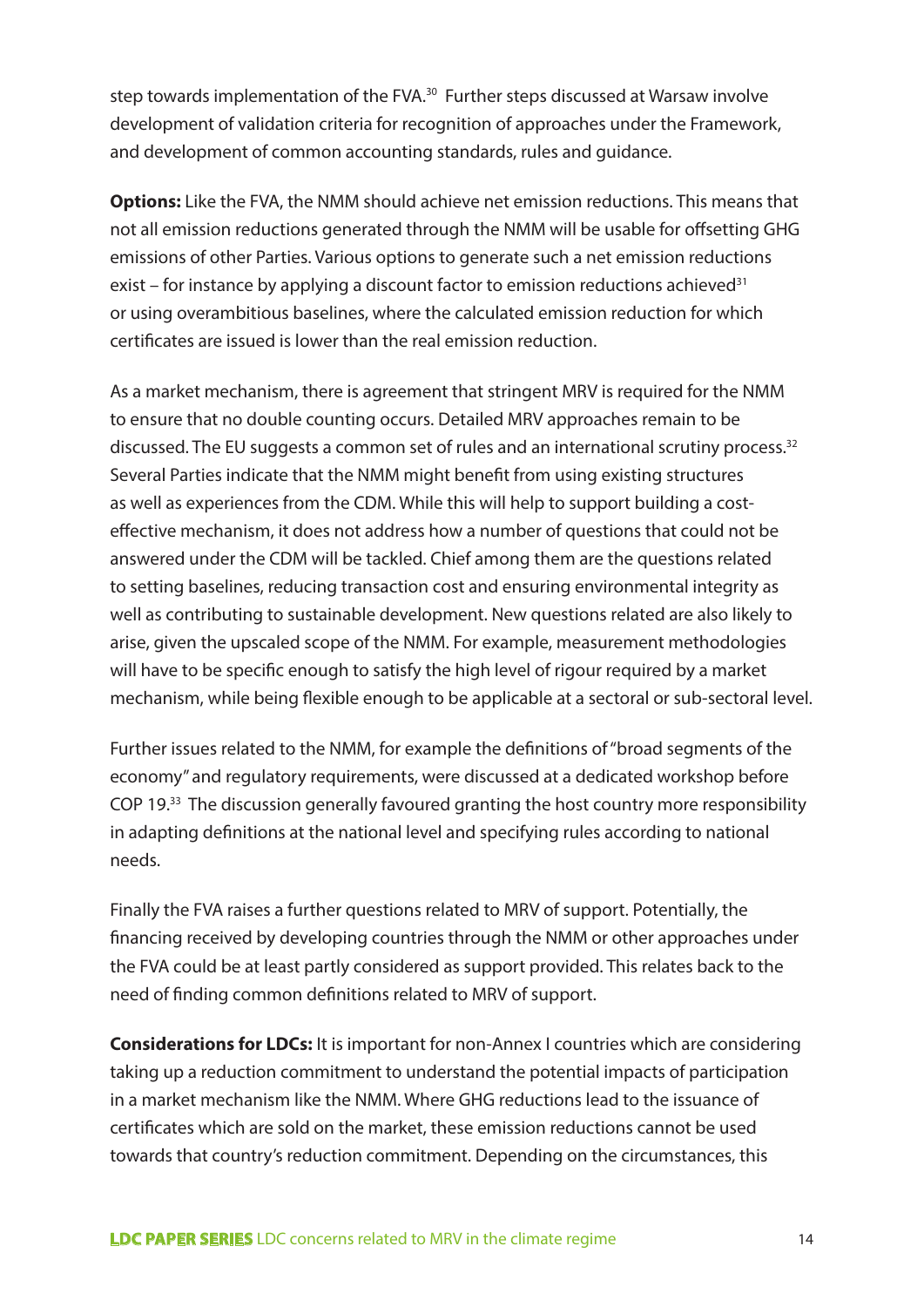could lead to a country "selling" its low-cost reduction potentials and having to use more costly reduction potentials in order to achieve its own target.<sup>34</sup> Participation in market mechanisms like the NMM therefore requires careful consideration of costs and benefits. Insights resulting from National GHG Inventories can support such consideration. While this negotiation item may not be of immediate relevance to LDCs, it should be considered from a long-term perspective. LDCs might therefore consider the benefits of supporting the use of a relevant share of overall emissions reductions by the host country as "net emission reductions", and ensuring the use of pragmatic approaches for the determination of this share.

A number of experiences under the CDM might be considered while designing the FVA and the NMM (see, for instance, the LDC Paper on *Lessons from the CDM in LDCs, for the design of NMM and FVA*). The LDCs have attracted only a small number of CDM projects, not only due to the limited mitigation potential in LDCs, but also the high transaction costs – related in part to MRV. The contributions to sustainable development generated by CDM projects have not always lived up to expectations. The discussions on the FVA in general and the NMM in particular present an opportunity to further strengthen the role of host countries in designing and implementing mitigation actions, and thus promoting meeting their specific needs with regards to sustainable development. Of course, strengthening the role of the host country also bears a risk: under certain conditions investment flows might be valued higher than sustainable development needs. LDCs could therefore benefit from an MRV system for NMM that calls for proof that additional value, beyond emission reductions, has been achieved and that no harm has been done. LDC negotiators might therefore wish to strengthen the role of MRV of non-GHG effects, whilst ensuring pragmatic and cost-effective approaches.

Whether financing provided under approaches under the FVA is considered as support provided or not can make a difference with regards to overall support received by developing countries. The related discussion on definitions of MRV of support clearly merit the attention of LDCs.

### **4. MRV under the 2015 agreement**

At COP 17 in Durban in 2011, Parties agreed to start a process to develop a protocol, another legal instrument or an agreed outcome with legal force under the UNFCCC, which is applicable to all Parties. This future agreement is to be negotiated by 2015 and implemented from 2020 onwards. Commitments under this agreement might go beyond mitigation, potentially including further areas like adaptation and the provision of financial support. The Ad Hoc Working Group on the Durban Platform for Enhanced Action (ADP) was established to oversee the negotiation of this agreement, and discussions are still at an early stage. The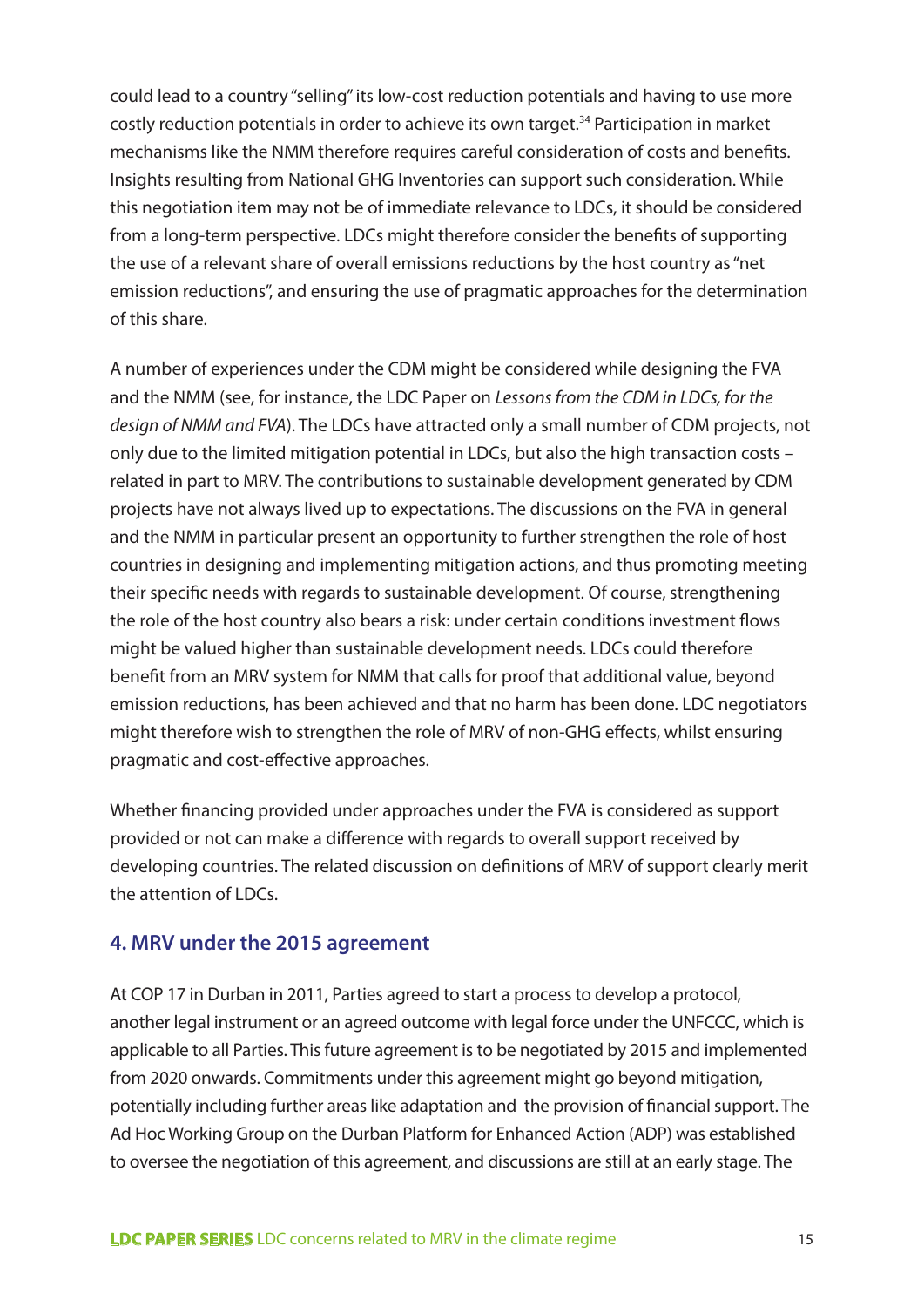co-chairs of the ADP indicated in an informal note published in August 2013 that science, equity, national circumstances and flexibility, effectiveness and participation are emerging as guiding elements in the design of the agreement.<sup>35</sup>

**Options**: As targets become more multi-faceted, so does the discussion on MRV. A vast array of options for commitments exist for mitigation alone, including legally binding commitments, absolute and relative voluntary targets, actions and policies and measures. Further areas of commitment mean an even higher level of complexity. Parties' submissions focused on mitigation commitments before COP 19, while the discussion broadened on to further areas of commitment in Warsaw.

Submissions made by Parties previous to COP 19 indicated that MRV is considered a relevant element of the future agreement by both developed and developing countries. Several submissions suggested to use experience from MRV under the Kyoto Protocol to build on the MRV process for the future agreement.<sup>36</sup> Statements made during a high-level Ministerial Dialogue, held on 21 November 2013 at COP 19, reflected that Parties generally see the need for "top down common rules for MRV, compliance and accounting".<sup>37</sup>

Parties remain divided as to whether these rules should be commonly applied. The EU can be seen as an example of Parties seeking common application of the rules. It suggests that all Parties should implement domestic MRV systems, including setting up a National GHG Inventory and reporting emissions data, which should undergo a review process. The MRV requirements should be eventually consolidated into a common set of rules.<sup>38</sup> A number of developing countries, on the other hand, prefer reduced or no MRV rules for non-Annex I Parties, in line with the principle of common, but differentiated responsibilities.<sup>39</sup>

**Considerations for LDCs**: Discussions at COP 19 focused on the possible nature of obligations under a 2015 agreement and less on their MRV. Where discussion on MRV took place, they were focused on mitigation. The discussion on detailed MRV requirements under a 2015 agreement has therefore yet to take place. To LDCs, potential commitments on adaptation or support and their MRV requirements are likely to be of higher relevance than commitments related to mitigation. MRV requirements in these areas are less well developed than for mitigation and will require further discussion.

Generally, MRV rules will have to be applicable on a technical level to both current developed as well as developing countries, and ensure, among other, transparency as well as comparability, while avoiding burdening particularly developing countries with high costs. In order to keep costs low, consideration of the ample experience of Parties, the UNFCCC Secretariat, and the institutional structures related to the Kyoto Protocol seems a most relevant point.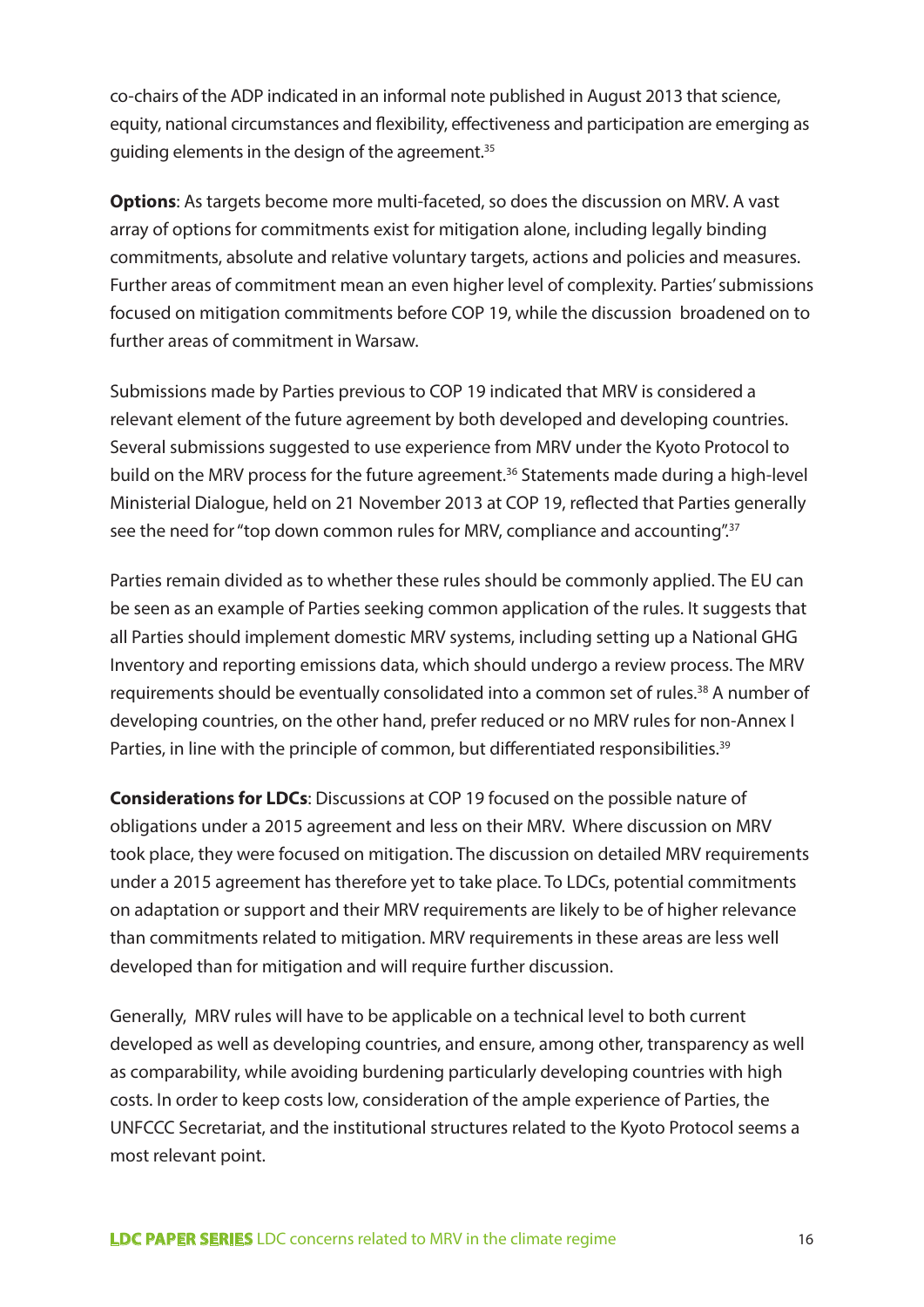Discussions indicate that overburdening developing countries by MRV requirements could impede negotiations on the 2015 agreement, or even lead to Parties rejecting the agreement as a whole. LDCs, in particular, will not have the resources for MRV available. LDC negotiators might therefore wish to ensure that MRV requirements are linked to the provision of adequate funding, at least for a certain timeframe. They may also suggest consideration of simplified MRV. With regards to mitigation this might include requirements for countries with lower emissions per capita, including the use of simplified measurement methodologies (such as the lowest tiers in the *2006 IPCC Guidelines for National Greenhouse Gas Inventories*40), reporting on a limited scope of information, and less detailed or less frequent reviews.

# **Summary**

While MRV related to emissions and mitigation actions may not seem very relevant to LDCs at present, they may be considered from a long-term perspective, when emissions increase as development progresses. MRV of support, meanwhile, is a very important issue for LDCs to ensure that Annex I countries fulfil their commitments related, among other things, to climate finance, and allow LDCs to adapt to the impacts of climate change, and pursue sustainable development. The area of MRV of support under the negotiations remains neglected, however, and many decisions remain to be taken. The active participation and leadership of LDC negotiators is essential to drive the discussions further, and ensure that their specific needs are taken into account fully.

- **2** UNFCCC (2011). *Report of the Conference of the Parties on its seventeenth session, held in Durban from 28 November to 11 December 2011 Addendum Part Two: Action taken by the Conference of the Parties at its seventeenth session*. Bonn, Germany. unfccc.int/resource/docs/2011/cop17/eng/09a01.pdf
- **3** UNFCCC (2007). *Report of the Conference of the Parties on its thirteenth session, held in Bali from 3 to 15 December 2007. Addendum. Part Two: Action taken by the Conference of the Parties at its thirteenth session*. Bonn, Germany. http://unfccc. int/resource/docs/2007/cop13/eng/06a01.pdf
- **4** UNFCCC (1998). *Kyoto Protocol to the United Nations Framework Convention on Climate Change*. Bonn, Germany. http:// unfccc.int/resource/docs/convkp/kpeng.pdf. For an overview on requirements and recent developments see http:// unfccc.int/national\_reports/reporting\_and\_review\_for\_annex\_i\_parties/items/5689.php
- **5** UNFCCC (1992). *United Nations Framework Convention on Climate Change*. Bonn, Germany. http://unfccc.int/files/ essential\_background/background\_publications\_htmlpdf/application/pdf/conveng.pdf
- **6** See http://unfccc.int/national\_reports/non-annex\_i\_natcom/items/2716.php
- **7** UNFCCC (2013). *Report of the Conference of the Parties on its nineteenth session, held in Warsaw from 11 to 23 November 2013. Addendum Part two: Action taken by the Conference of the Parties at its nineteenth session*. Bonn, Germany. http://

**<sup>1</sup>** UNFCCC (2007). *Report of the Conference of the Parties on its thirteenth session, held in Bali from 3 to 15 December 2007. Addendum. Part Two: Action taken by the Conference of the Parties at its thirteenth session*. Bonn, Germany. http://unfccc. int/resource/docs/2007/cop13/eng/06a01.pdf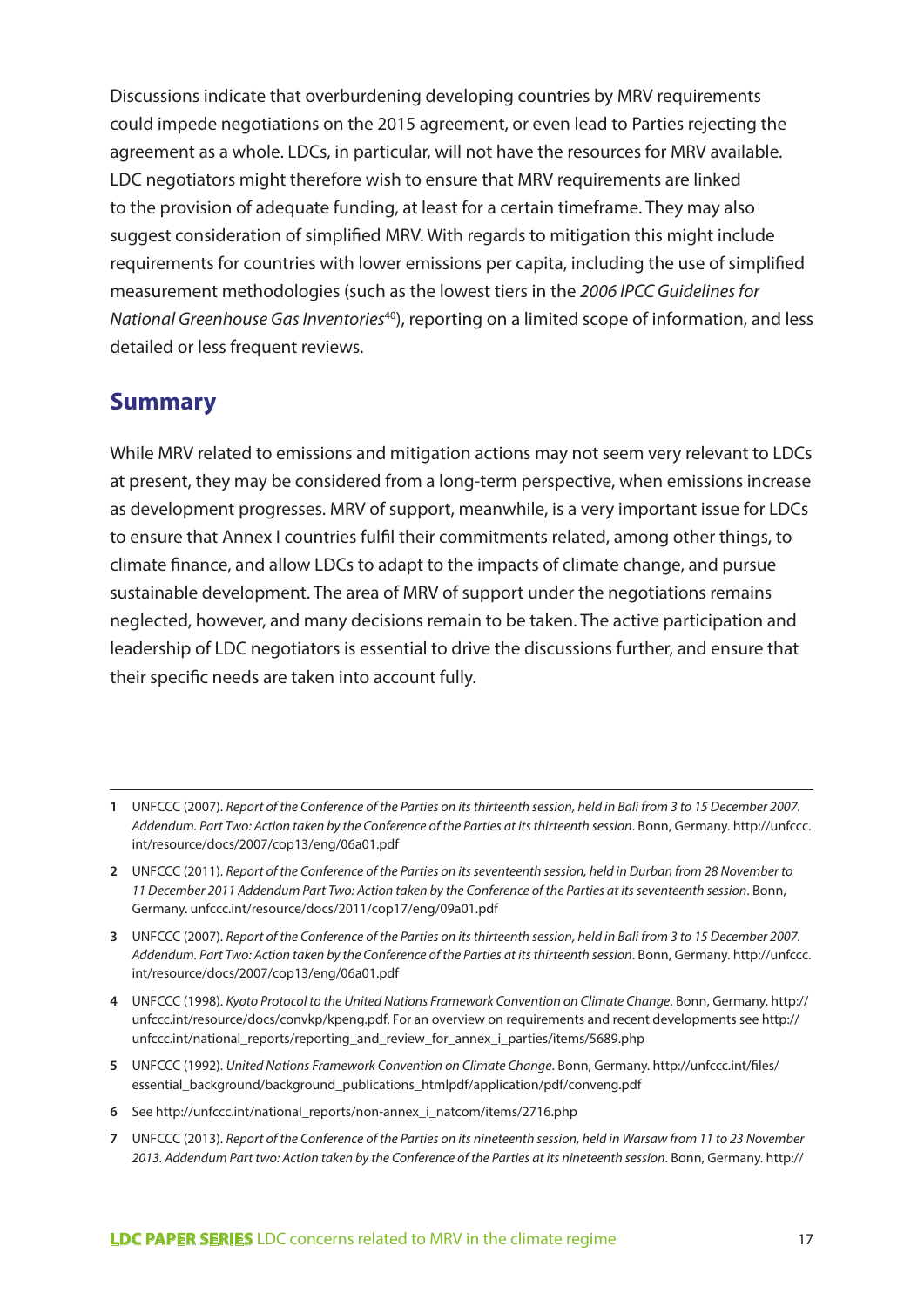unfccc.int/resource/docs/2013/cop19/eng/10a01.pdf

- **8** UNFCCC (2013). *Report of the Conference of the Parties on its nineteenth session, held in Warsaw from 11 to 23 November 2013. Addendum Part two: Action taken by the Conference of the Parties at its nineteenth session*. Bonn, Germany. http:// unfccc.int/resource/docs/2013/cop19/eng/10a01.pdf
- **9** UNFCCC (2013). *Report of the Conference of the Parties on its nineteenth session, held in Warsaw from 11 to 23 November 2013. Addendum Part two: Action taken by the Conference of the Parties at its nineteenth session*. Bonn, Germany. http:// unfccc.int/resource/docs/2013/cop19/eng/10a01.pdf
- **10** UNFCCC (2013). *Report of the Conference of the Parties on its nineteenth session, held in Warsaw from 11 to 23 November 2013. Addendum Part two: Action taken by the Conference of the Parties at its nineteenth session*. Bonn, Germany. http:// unfccc.int/resource/docs/2013/cop19/eng/10a01.pdf
- **11** UNFCCC (2011). *Report of the Conference of the Parties on its seventeenth session, held in Durban from 28 November to 11 December 2011 Addendum Part Two: Action taken by the Conference of the Parties at its seventeenth session*. Bonn, Germany. unfccc.int/resource/docs/2011/cop17/eng/09a01.pd
- **12** UNFCCC (2010). *Report of the Conference of the Parties on its sixteenths session, held in Cancún from 29 November to 10 December 2010 Addendum Part Two: Action taken by the Conference of the Parties at its sixteenth session*. Bonn, Germany. http://unfccc.int/resource/docs/2010/cop16/eng/07a01.pdf#page=2
- **13** UNFCCC (2012). Report of the Conference of the Parties on its eighteenth session, held in *Doha from 26 November to 8 December 2012. Addendum. Part Two: Action taken by the Conference of the Parties at its eighteenth session*. Bonn, Germany. http://unfccc.int/resource/docs/2012/cop18/eng/08a01.pdf
- **14** UNFCCC (2011). *Report of the Conference of the Parties on its seventeenth session, held in Durban from 28 November to 11 December 2011 Addendum Part Two: Action taken by the Conference of the Parties at its seventeenth session*. Bonn, Germany. unfccc.int/resource/docs/2011/cop17/eng/09a01.pdf
- **15** UNFCCC (2012). *Report of the Conference of the Parties on its eighteenth session, held in Doha from 26 November to 8 December 2012. Addendum. Part Two: Action taken by the Conference of the Parties at its eighteenth session*. Bonn, Germany. http://unfccc.int/resource/docs/2012/cop18/eng/08a01.pdf
- **16** UNFCCC (2011). *Report of the Conference of the Parties on its seventeenth session, held in Durban from 28 November to 11 December 2011 Addendum Part Two: Action taken by the Conference of the Parties at its seventeenth session*. Bonn, Germany. unfccc.int/resource/docs/2011/cop17/eng/09a01.pdf
- **17** UNFCCC (1992). *United Nations Framework Convention on Climate Change*. Bonn, Germany. http://unfccc.int/files/ essential\_background/background\_publications\_htmlpdf/application/pdf/conveng.pdf
- **18** UNFCCC (2013). *Report of the Standing Committee to the Conference of the Parties*. Bonn, Germany. http://unfccc.int/ resource/docs/2012/cop18/eng/04.pdf#page=8
- **19** See https://unfccc.int/cooperation\_and\_support/financial\_mechanism/standing\_committee/items/ 6881. php#The%20Fourth%20Standing%20Committee%20on%20Finance%20Meeting
- **20** UNFCCC (2013). *Report of the Conference of the Parties on its nineteenth session, held in Warsaw from 11 to 23 November 2013. Addendum Part two: Action taken by the Conference of the Parties at its nineteenth session*. Bonn, Germany. http:// unfccc.int/resource/docs/2013/cop19/eng/10a01.pdf
- **21** UNFCCC (undated). *Technology Needs Assessments*. Bonn, Germany. http://unfccc.int/ttclear/templates/render\_cms\_ page?TNA\_home
- **22** UNFCCC (2013). *Executive summary of the third synthesis report on technology needs identified by Parties not included in Annex I to the Convention*. Bonn, Germany. http://unfccc.int/ttclear/sunsetcms/storage/contents/storedfile-20130830120259843/Executive%20Summary%20of%20Third%20Synthesis%20Report\_30Aug.pdf
- **23** UNFCCC (2013). *Development and transfer of technologies and implementation of the Technology Mechanism Third synthesis report on technology needs identified by Parties not included in Annex I to the Convention. Third synthesis report on technology needs identified by Parties not included in Annex I to the Convention. Draft conclusions proposed by the Chair*. Bonn, Germany. http://unfccc.int/resource/docs/2013/sbsta/eng/l27.pdf
- **24** IISD (2013). Summary of the Warsaw Climate Change Conference: 11-23 November 2013. Tuesday, 26 November 2013. *Earth Negotiations Bulletin*. International Institute for Sustainable Development, New York. USA. http://www.iisd.ca/ vol12/enb12594e.html
- **25** UNFCCC (2011). *Report of the Conference of the Parties on its seventeenth session, held in Durban from 28 November to*